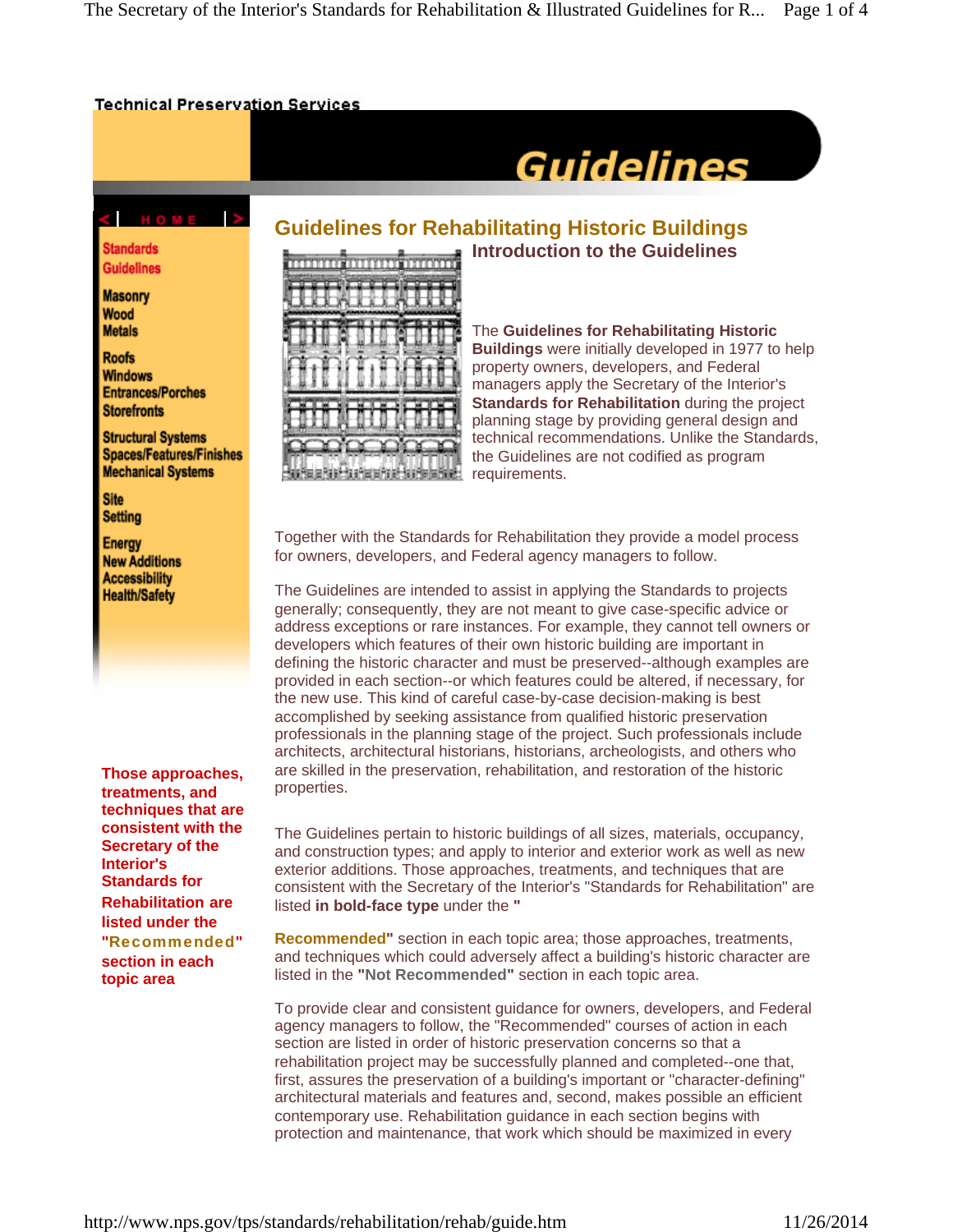project to enhance overall preservation goals. Next, where some deterioration is present, repair of the building's historic materials and features is recommended. Finally, when deterioration is so extensive that repair is not possible, the most problematic area of work is considered: replacement of historic materials and features with new materials.

To further guide the owner and developer in planning a successful rehabilitation project, those complex design issues dealing with new use requirements such as alterations and additions are highlighted at the end of each section to underscore the need for particular sensitivity in these areas.

# **How to Use The Guidelines**



#### **Identify, Retain, and Preserve**

The quidance that is basic to the treatment of all historic buildings--*identifying, retaining,*  **and preserving** the form and detailing of thos architectural materials and features that are important in defining the historic character--is always listed first in the "Recommended" area. The parallel "Not Recommended" area lists the types of actions that are most apt to

cause the diminution or even loss of the buildings's historic character. It should be remembered, however, that such loss of character is just as often caused by the cumulative effect of a series of actions that would seem to be minor interventions. Thus, the guidance in *all* of the "Not Recommended" areas must be viewed in that larger context, e.g., for the total impact on a historic building.

**\_\_\_\_\_\_\_\_\_\_\_\_\_\_\_\_\_\_\_\_\_\_\_\_\_\_\_**

#### **Protect and Maintain**

After identifying those materials and features that are important and must be retained in the process of rehabilitation work, then *protecting and maintaining* them are addressed. Protection generally involves the least degree of intervention and is preparatory to other work. For example, protection includes the maintenance of historic material through treatments such as rust removal, caulking, limited paint removal, and re-application of protective coating; the cyclical cleaning of roof gutter systems; or installation of fencing, protective plywood, alarm systems and other temporary protective measures. Although a historic building will usually require more extensive work, an overall evaluation of its physical condition should always begin at this level.

**\_\_\_\_\_\_\_\_\_\_\_\_\_\_\_\_\_\_\_\_\_\_\_\_\_\_\_**

#### **Repair**

Next, when the physical condition of character-defining materials and features warrants additional work *repairing* is recommended. Guidance for the repair of historic materials such as masonry, wood, and architectural metals again begins with the least degree of intervention possible such as patching, piecingin, splicing, consolidating, or otherwise reinforcing or upgrading them according to recognized preservation methods. Repairing also includes the limited replacement in kind--or with compatible substitute material--of extensively deteriorated or missing parts of features when there are surviving prototypes (for example, brackets, dentils, steps, plaster, or portions of slate or tile roofing). Although using the same kind of material is always the preferred option, substitute material is acceptable if the form and design as well as the

**The parallel "Not Recommended" area lists the types of actions that are most apt to cause the diminution or even loss of the buildings's historic character.**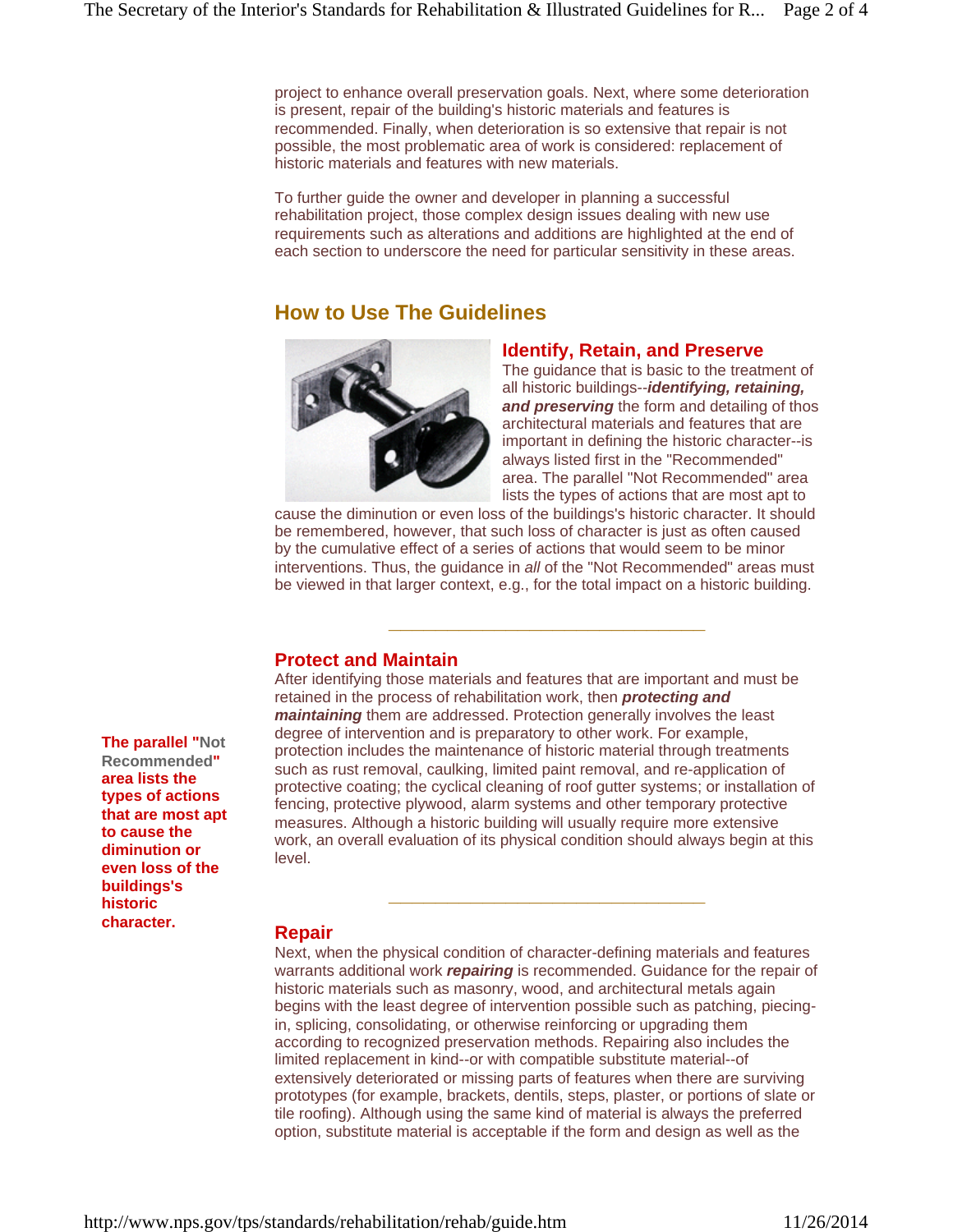substitute material itself convey the visual appearance of the remaining parts of the feature and finish.

**\_\_\_\_\_\_\_\_\_\_\_\_\_\_\_\_\_\_\_\_\_\_\_\_\_\_\_**

#### **Replace**

Following repair in the hierarchy, guidance is provided for *replacing* an entire character-defining feature with new material because the level of deterioration or damage of materials precludes repair (for example, an exterior cornice; an interior staircase; or a complete porch or storefront). If the essential form and detailing are still evident so that the physical evidence can be used to re-establish the feature as an integral part of the rehabilitation project,



then its replacement is appropriate. Like the guidance for repair, the preferred option is always replacement of the entire feature in kind, that is, with the same material. Because this approach may not always be technically or economically feasible, provisions are made to consider the use of a compatible substitute material.

It should be noted that, while the National Park Service guidelines recommend the replacement of an entire character-defining feature under certain welldefined circumstances, they never recommend removal and replacement with new material of a feature that--although damaged or deteriorated--could reasonably be repaired and thus preserved.

**\_\_\_\_\_\_\_\_\_\_\_\_\_\_\_\_\_\_\_\_\_\_\_\_\_\_\_**

#### **Design for Missing Historic Features**

When an entire interior or exterior feature is missing (for example, an entrance, or cast iron facade; or a principal staircase), it no longer plays a role in physically defining the historic character of the building unless it can be accurately recovered in form and detailing through the process of carefully documenting the historical appearance. Where an important architectural feature is missing, its recovery is always recommended in the guidelines as the





*first* or preferred, course of action. Thus, if adequate historical, pictorial, and physical documentation exists so that the feature may be accurately reproduced, and if it is desirable to re-establish the feature as part of the building's historical appearance, then designing and constructing a new feature based on such information is appropriate. However, a second acceptable option for the replacement feature is a new design that is compatible with the remaining character-defining features of the historic building. The new design should always take into account the size, scale, and

material of the historic building itself and, most importantly, should be clearly differentiated so that a false historical appearance is not created.

**\_\_\_\_\_\_\_\_\_\_\_\_\_\_\_\_\_\_\_\_\_\_\_\_\_\_\_**

#### **Alterations/Additions to Historic Buildings**

Some exterior and interior alterations to historic building are generally needed